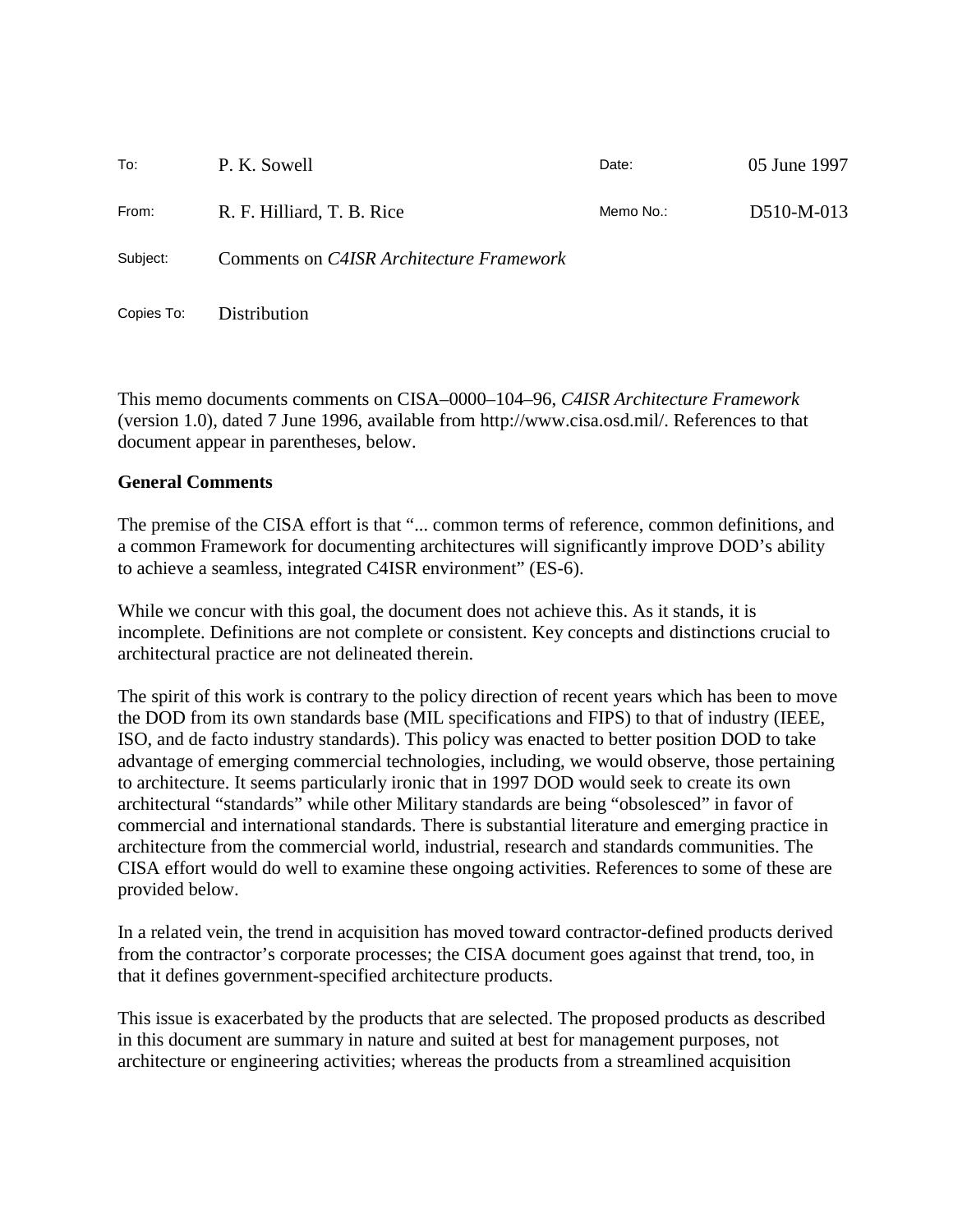approach are fundamentally constructive<sup>1</sup> in nature, since contractors' products focus on what needs to be built not what needs to be managed.

To satisfy its stated goal to "provide a basis from which the community can work collectively to evolve a framework and promulgate it as DOD direction via appropriate DOD policy directives and guidance instructions" (Preface), the CISA document should describe the intended process for its revision, maintenance, and future evolution. In particular, instructions for submission of comments should be provided for readers.

### **Terminology**

<u>.</u>

The foundation of an effort such as this should be a strong set of definitions. At present, the proposed definitions are (1) incomplete, (2) not consistent with one another, and (3) not compatible with existing community practices.

"**Framework**" as it appears in the title of this document is not defined. This is a particularly confusing term in the field of architecture because of its various uses, as in: "implementation framework," "conceptual framework," "object-oriented framework," etc., to refer to a commonly used technique for implementing a system architecture or its infrastructure.

**Recommendation**: Change the name of the document to *C4ISR Architecture Documentation Practices*, to avoid confusion inherent in the term "framework."

"**Architecture**" as used in the CISA document, reduces the notion to virtual meaninglessness. It appears to be used in a manner synonymous with "model"—which is a perfectly good existing term, if that is the intent here. A unified DOD modeling "framework" is perhaps a good thing. If that is the intent, **we recommend** removing all references to "architecture."

The IAP's "agreed to" definition of architecture (ES-3) mistakenly cites IEEE Std 610.12 as its source. On the contrary, the inadequacy of IEEE's present definition, which actually reads,

"**architecture**. the organizational structure of a system or component,"

has led to an ongoing IEEE effort, the Architecture Working Group. Their baseline definition of architecture reads,

"An architecture is the highest-level concept of a system in its environment."

The rationale for this definition together with many other relevant terminological considerations is discussed in the IEEE AWG paper at ICECCS'96. $^{2}$ 

 $1$  Constructive in the context of the stakeholders of any particular system. This does not discount maintainers and O&M stakeholders.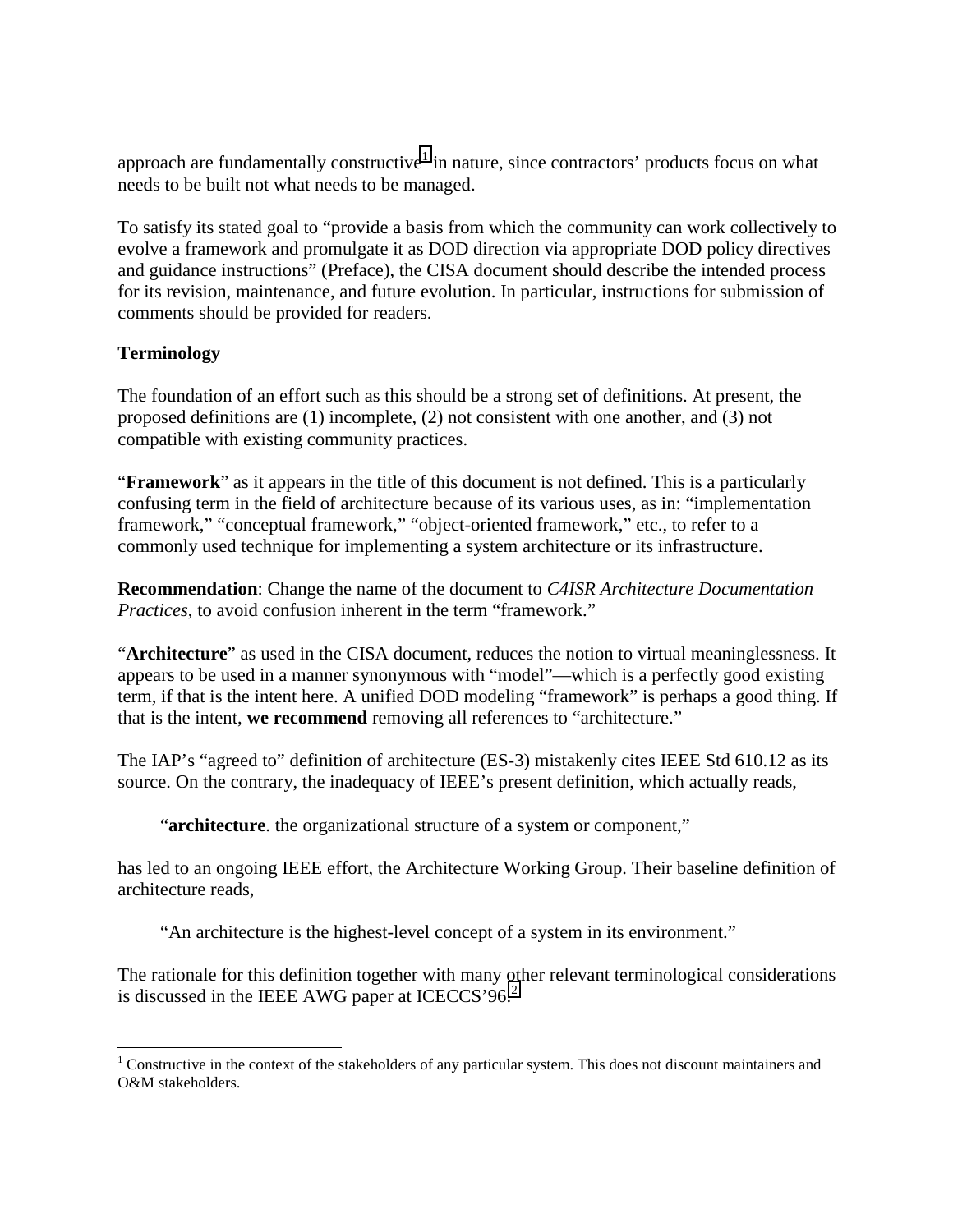#### **Architecture is Situated**

Architecture, as an activity, is located within systems' life cycles, the operational and development environments, etc. Architectural products have multiple audiences drawn from multiple system stakeholders. These products should relate to those stakeholders' needs, in the context of other products they need to do their jobs (e.g., Statements of Need, Operational Concepts Documents, System Specifications, Top-Level Design Documents, Strategy, and Policy Memoranda, etc.). Products also have ownership and other roles.

We do not see that the CISA document addresses this context of Architecture. E.g., to distinguish architecture from any other modeling activity, it is important to locate architecture in the life cycle as distinguished from requirements and design. What is the relation of proposed architecture products to existing requirements documents? Are CISA architecture products intended to supersede, summarize, and enhance other products? How are these products kept in synch with each other and with other documents?

Another aspect of context is the location of architecture in the problem v. solution "spaces" this distinction would be useful to understand the present CISA document. Most uses of architecture distinguish descriptions of the problem from prescriptions of the solution. E.g., the IEEE definition addresses this by making architecture the "highest level" of abstraction relative to design considerations.

A problem is that "architecture" is not defined relative to a subject area. We **recommend** that architecture be defined relative to a system, where the term "system" takes on its usual meaning which ranges over individual applications, product families, product lines, systems of systems, and whole enterprises (acknowledging that one person's system is another's component, or system-or-systems, or enterprise). To a first approximation, all of these entities may be viewed "systematically" and each such system may be regarded as having an architecture. The last 50 years of systems analysis and engineering seems to bear this out. (Unless otherwise noted, the term "system" in these comments is used to encompass all of these levels.)

### **Operational–Systems–Technical "Architectures"**

However useful the "agreed to" IAP definition of architecture might be, it is not used any further within the CISA document for the subsequent definitions of the terms "operational architecture," "systems architecture," and "technical architecture." We fail to see how these terms, as defined, relate to the previous definition of architecture.

 $\frac{1}{2}$ <sup>2</sup> Walter J. Ellis, Richard F. Hilliard, Peter T. Poon, David Rayford, Thomas F. Saunders, Basil Sherlund and Ronald L. Wade. "Toward a recommended practice for architectural description." In Proceedings of 2nd IEEE International Conference on Engineering of Complex Computer Systems, Montreal, Quebec, Canada, October 21-25, 1996.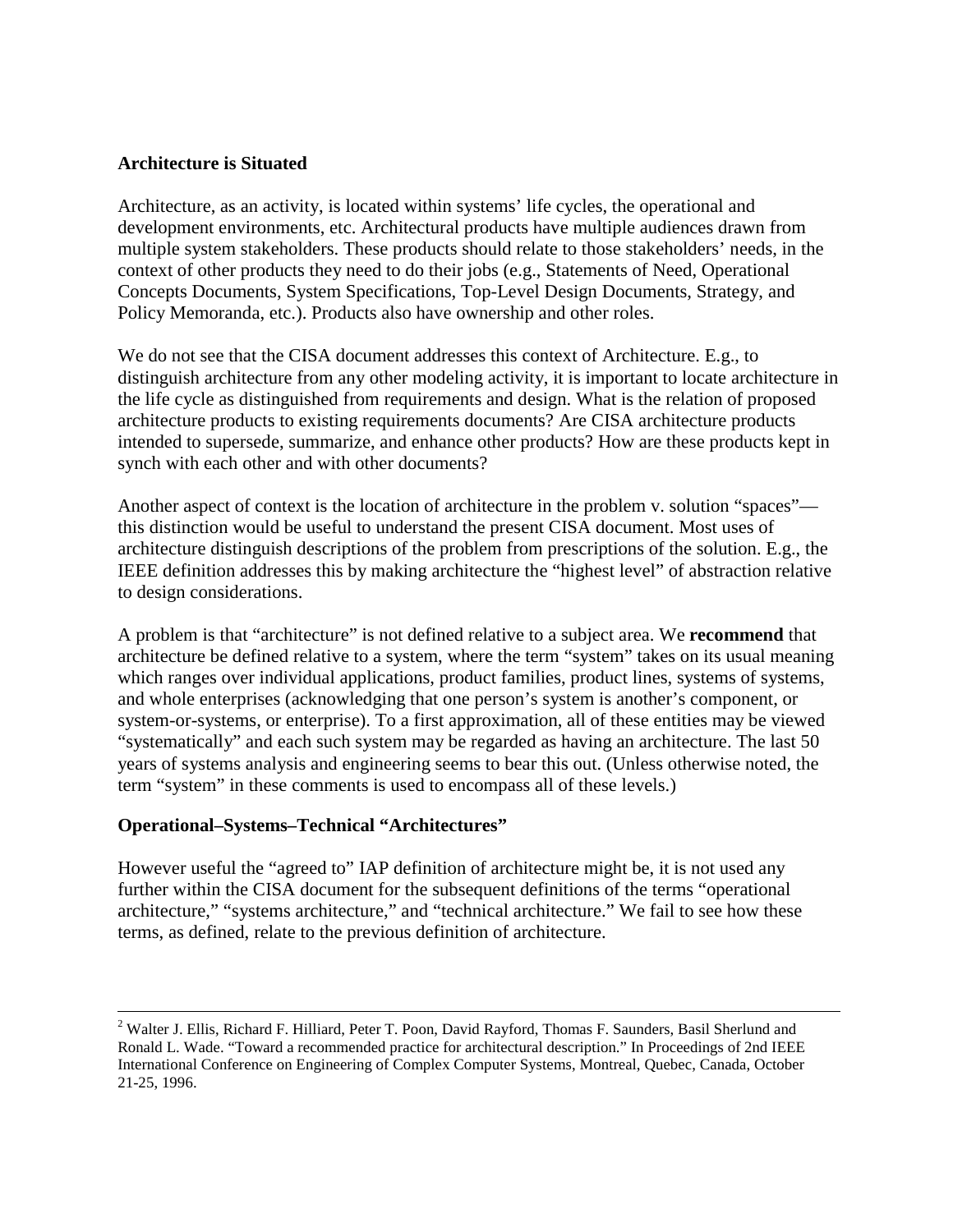We recognize it is important to model the operational, systems, and technical **aspects** of our C4ISR systems. However, it is contrary to conventional usage—and hence confusing—to call each of these aspects "architectures." Architects do not to refer to a building's "heating and ventilating architecture," its "electrical architecture," its "building code architecture" or its "occupant architecture."

**Recommendation**: Reserve the term "architecture" for the whole system (with the above sense of "system"). Refer to the operational, systems, and technical **aspects** of a system of interest instead of operational, systems, and technical architectures.

**Note:** One might be tempted to call these aspects "views"—but this is not consistent with current practice in the commercial world and the standards communities. (See below.)

**Recommendation**: Define the information content of each of the aspects. E.g., figure A–1 is a useful start in modeling this information content of the Operational Aspect. Comparable models for the Systems and Technical Aspects should be provided.

#### **Architectures Distinguished from Architectural Descriptions**

Another problem with the definitions as presented is the confusion between architectures and their descriptions. In the traditional field of architecture, "the architecture" of a building is distinct from the drawings, blueprints, and models which represent it. The present draft makes this confusion between the definition of "architecture" and the operational and systems architectures which are called "descriptions." This should be clarified for DOD-wide use. E.g., this confusion permeates the CISA document's "Guiding Principles" (3–2, annex B), some of which are principles for architectures and some of which are principles for descriptions.

**Recommendation**: The definition of "architecture" refer to the concept of a system's total architecture, its high-level structure, and related principles, as distinguished from any "architectural descriptions" of that [conceptual] architecture which are embodiments, portrayals, or engineering representations of that architecture. This change would clarify the apparent intended subject of the CISA document which is architectural description via "architecture products"—not the architectures themselves.

#### **Time-phased Nature of Architectural Descriptions**

Figure ES–1 recognizes that changes to technology (time-phased technical guidance) must be taken into account. Elsewhere, it is acknowledged that organizational relations change over time (4–3). In fact, virtually all aspects of architecture modeling needs to recognize time-varying structures; from mission and doctrine, which impact the operational and evolution of the systems aspects, through technology migration, etc. The present architecture products and process in the CISA document do not take this into account.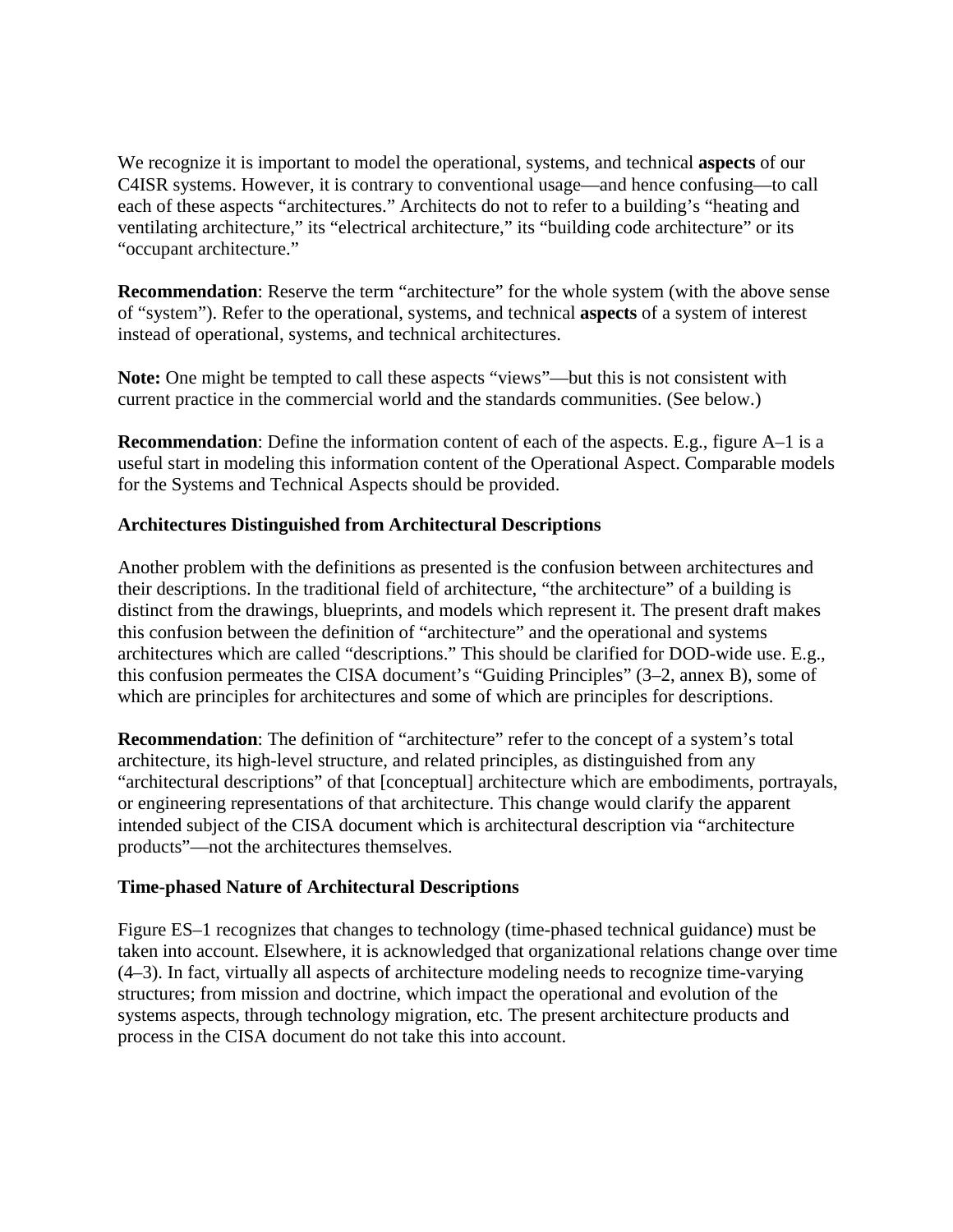A different sense of "time-phased" also concerns us in the CISA document. It is emphasized at several points in the document that "operational architectures drive associated system architectures" (3–6), that "technical architectures are intended to transition the logical operational architecture to the physical systems architecture..." (3–8) and that "[t]he products are presented starting from the operational architecture products *upon which the systems products are based* and ending with the technical architecture products" (3–16). If the order implies some precedence in construction of architectures, this cannot be maintained. Operational aspects are not prior to systems or technical ones. In fact, this mind set, which mirrors the traditional top-down or waterfall development model, led to the stove-piped custom systems we are now trying to avoid. Attention to architecture is exactly the antidote, by giving equal priority to all three aspects within system development.

### **The Operational [Architecture] Aspect**

It is stated that "...operational architectures present the functional or logical requirements for C4ISR support to the warfighter, ..." (ES-3). The intended or desired level of description is not clear (3–5): is the Operational Aspect intended to define the problem, or partially specify its solution? What activities, operational elements, **...** are "given" vs. what entities are part of the architecture? If the Operational Aspect "should not be system-dependent"— what is it bounded by? Why isn't activity based upon organizational realities, e.g. on organizational models and force structure? Either these are given or to be defined. As defined, how is this different from a requirements specification, a domain or enterprise model? Without some delineation of these it is difficult to interpret the "tenets" and characteristics of the Operational Aspect (3–5). E.g., are IERs really intended as requirements? If so, originating with whom? And requirements upon whom?

**Recommendation**: Distinguish requirements from architecture; requirements are a *critical input* to the architecture, and must be distinguished from it.

Limit the scope of the term "architecture."

# **The Systems [Architecture] Aspect**

In the definition, "including graphics" confuses form with content (3–6). Similar questions arise here as those for the Operational Aspect. Which "key nodes, circuits, networks, warfighting platforms" are given, part of the problem space or environment, and which are part of the solution. These should be distinguished by the constructs in the CISA Document. Similarly, "performance parameters" should be distinguished as either required or proposed—part of the characteristics of the solution. Implication of the expanded definition is that the Systems Aspect is "constructed to satisfy" i.e., follows from the Operational Aspect.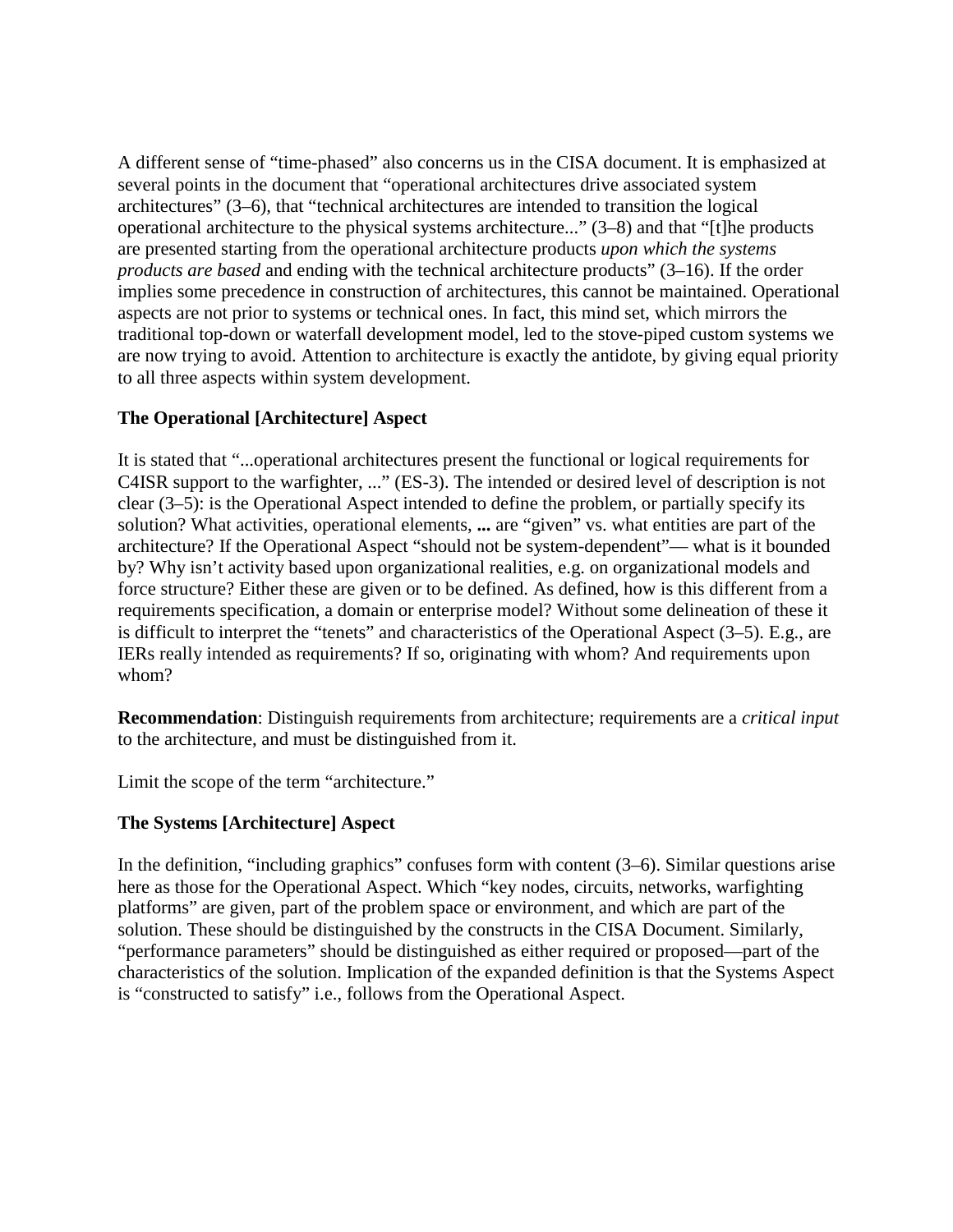#### **Other Terminology Not Defined**

Terms like architecture characteristics, operational elements, and capabilities are used frequently but not singly defined.

#### **Architectural Views**

In our experience, the architecture constructs defined by CISA (Operational, Systems, and Technical Aspects), are much too coarse-grained for planning, management or engineering purposes. Most architecture efforts do not fit cleanly into the categories of operational, systems, or technical aspects. Even much of the "architecture information" in the CISA document (3–10) itself does not fit cleanly into a single aspect.

What is needed is a more fine-grained construct. Such a modular, reusable construct is in line with the CISA document's principle 4 (B–2). The notion of a "view" as it appears in contemporary practice, appears to satisfy this. $3$ 

For example, in the Army's Sustaining Base Information Services, a number of engineering views of the architecture were adopted. These worked very well for communicating with the client, users, and system engineers. However, they do not map cleanly to the three "architecture types" of the operational, systems and technical aspects (see table). Notice no view (row) falls into a single aspect (column).

There is nothing special about these particular views—other architectures might draw from a large "palette" of views which can be found in the industrial and research literature, such as:

- behavioral
- dynamic
- functional
- information
- logical
- physical

<sup>&</sup>lt;sup>3</sup> See e.g., Philippe B. Kruchten. The 4+1 view model of architecture. IEEE Software, 28(11):42-50, November 1995, David E. Emery, Richard F. Hilliard, and Timothy B. Rice. Experiences applying a practical architectural method. In Alfred Strohmeier, editor, Reliable Software Technologies - Ada-Europe '96, number 1088 in Lecture Notes in Computer Science. Springer, 1996.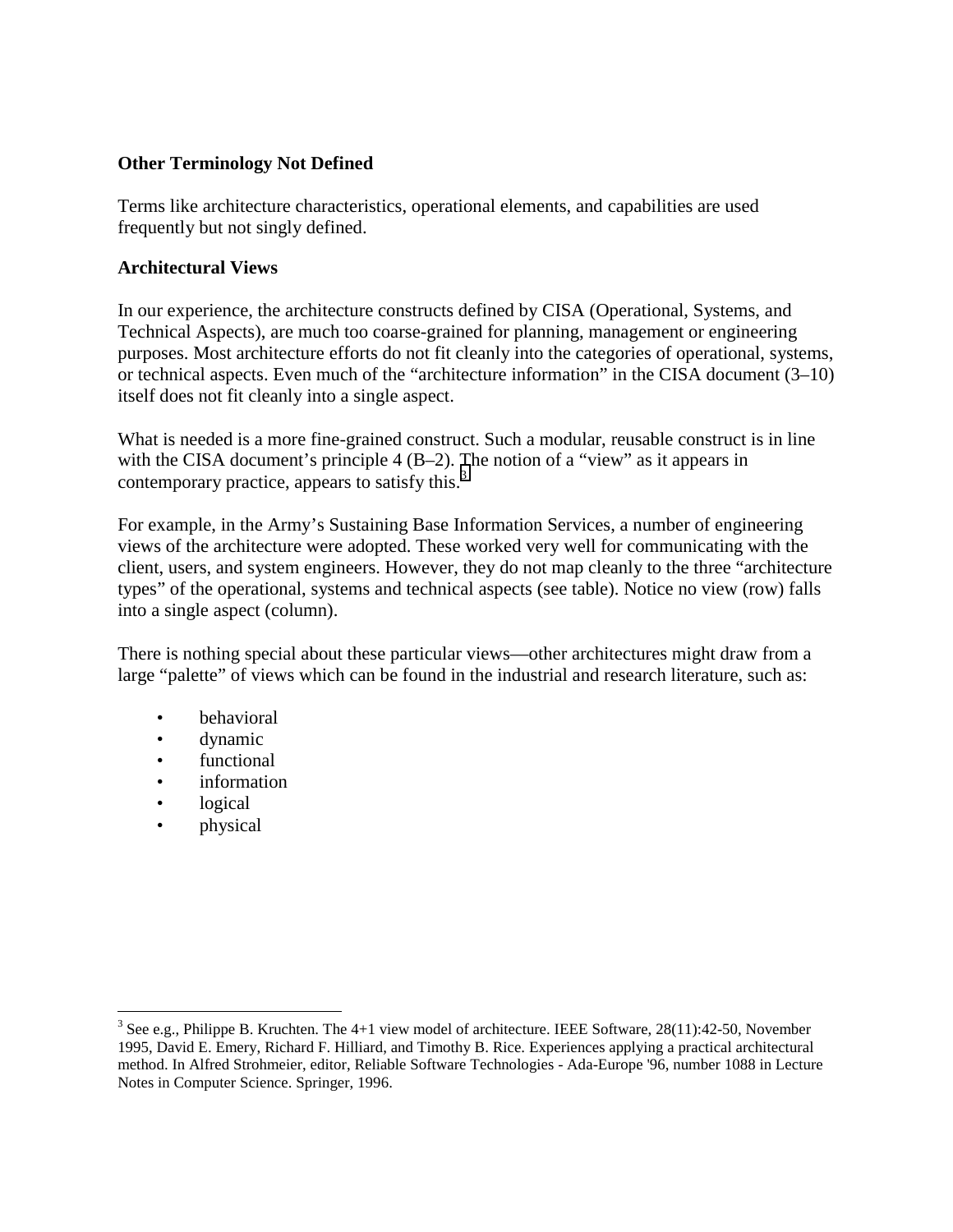|                          | <b>Operational</b>    | <b>Systems</b>       | <b>Technical</b>    |
|--------------------------|-----------------------|----------------------|---------------------|
|                          | <b>Aspect</b>         | <b>Aspect</b>        | Aspect              |
| <b>Application</b>       | Modularization to     | System layering      | Inter-layer APIs    |
| <b>View</b>              | support split-base    |                      |                     |
| Data                     | Data element          | Legacy v.            | Data modeling and   |
| <b>View</b>              | ownership             | Standardize          | interface standards |
|                          |                       | packaging            |                     |
| <b>Distribution View</b> | Physical and          | Distribution design  | <b>RPC APIS</b>     |
|                          | computational         | rules                |                     |
|                          | distribution          |                      |                     |
| <b>Security</b>          | Physical and          | Secure IS, subjects, | <b>APIs</b>         |
| <b>View</b>              | operational security  | objects and access   |                     |
|                          | policy                | privilege strategies |                     |
| Developer-               | Installation, release | Shared APIs,         | Tools and methods   |
| <b>Maintainer View</b>   |                       | division of          |                     |
|                          |                       | developer            |                     |
|                          |                       | responsibilities     |                     |

### Table 1. *Relationship of Engineering Views to the three "Aspects"*

Views are more expressive than the proposed set of CISA architectural products. In our experience, there are a number of views that do not fit readily into the proposed set of architectural products and there are good reasons for differing views: each view type highlights a certain set of concerns not readily modeled by another view type; thus, different views support different types of architectural analysis.

**Recommendation**: CISA define, evolve and maintain a palette of views, identify their appropriateness for various uses in architectural descriptions, methods, and tools for analyzing those views.

### **Linkages among Architecture Types**

While view-level analysis is invaluable, there is also much insight to be gained from between analyses. "The relationship among the architecture products is described to facilitate traceability of C4ISR solutions back to the operational warfighting and warfighter support requirements that they are aimed at satisfying." (ES-5) The linkages shown in figure ES-4 are insufficient to provide engineering traceability between products. Linkage among architecture types (views, aspects, in the sense above) requires strong traceability. Support for this is not evident in the present document.

**Recommendation**: More rigorous approach to linkages be developed against a full information model of required architectural information.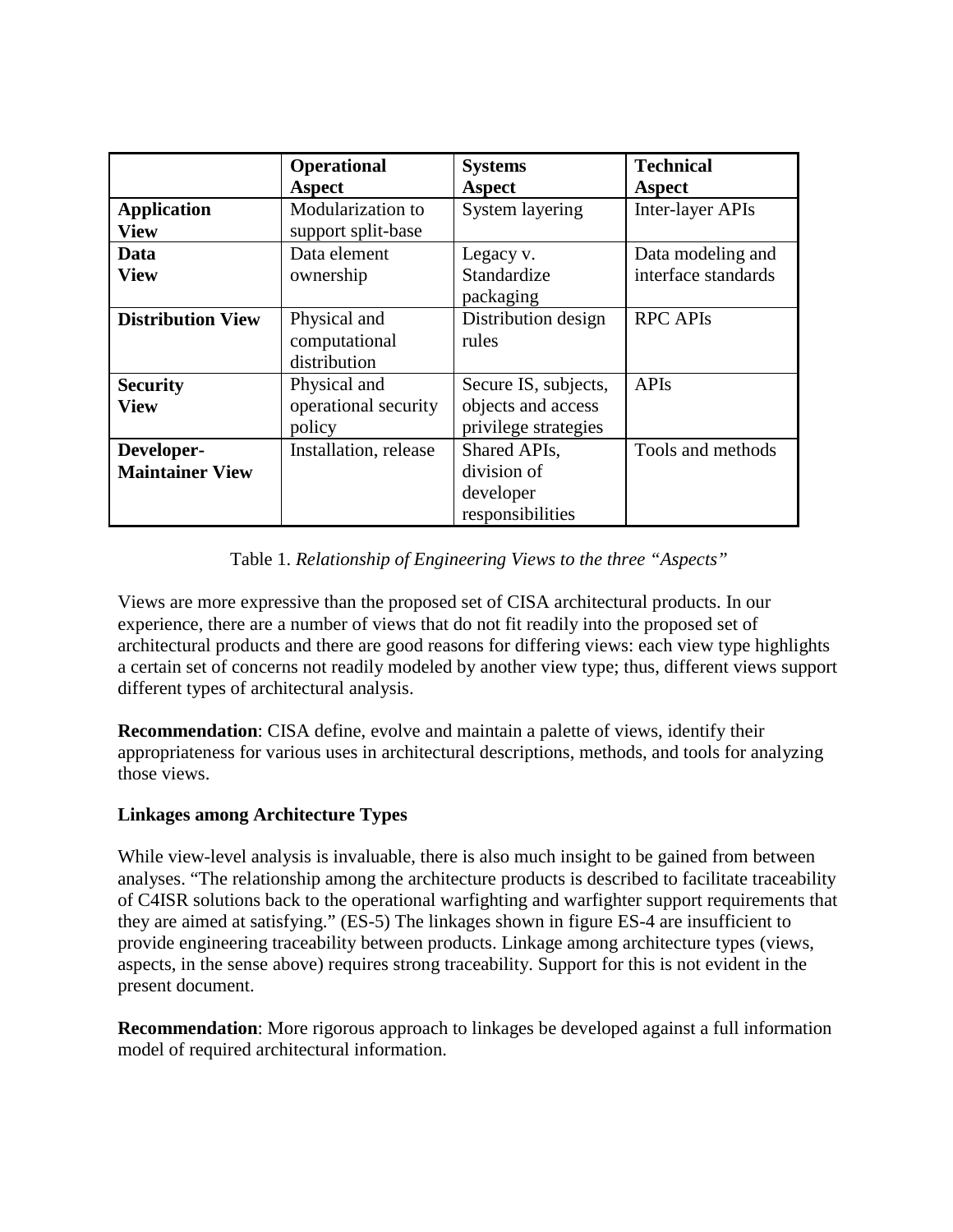#### **Community Practices**

It is ironic that in the late 1990s DOD is devising its own "architecture framework" when there is substantial commercial, industrial, research, and standards activity in this area. There are a number of existing or emerging conceptual frameworks for thinking about and describing system architectures. Given the current orientation of DOD toward utilizing or promoting the growth of international and industry standards, we wonder why DOD is undertaking this effort in architecture, without investigation of these "commercial" frameworks. Some scholarship on the part of CISA in this regard, would benefit the present document. We are aware of the following efforts:

- **IEEE Architecture Working Group**
- Open Distributed Processing
- X/Open
- Object Management Group

### **Architecture Products**

There are two issues with products: what is to be captured (content) and how (form). As proposed, the ontology of types of architectural information (figure 3–12) is fairly narrow: data, activities, users, nodes, etc. It is difficult to capture the full range of architecture information within this ontology. Is it intended that the proposed architecture products completely "cover" the space of possible architectural information, or is this an evolving set? In our experience, there are a number of possible views which we cannot correlate with these products. Also in our experience, several of these proposed products are in reality *inputs* to the architect—rather than outputs. For general-purpose use in DOD we would expect to see a much richer set of constructs, (behaviors, goals, processes, security objects and policies, APIs, etc.) and have those constructs representable within the proposed architecture products.

Of the proposed products listed, some appear to be primary, while others appear to be derived or secondary. For example, among the products for the Operational Aspect (4–1), High-level OCD, Command Relationship Charts, Activity Models appear to be primary, while IERs, Required Capabilities, and Node Connectivity Diagrams seem to be derived presentation from other more primary information.

**Recommendation**: Products be defined such that users of this document will know for each product: what is to be shown by a product, what are the allowable constituents, permissible relations between constituents, and what kinds of analyses may be performed on the resulting product.

### **Operational Aspect Products**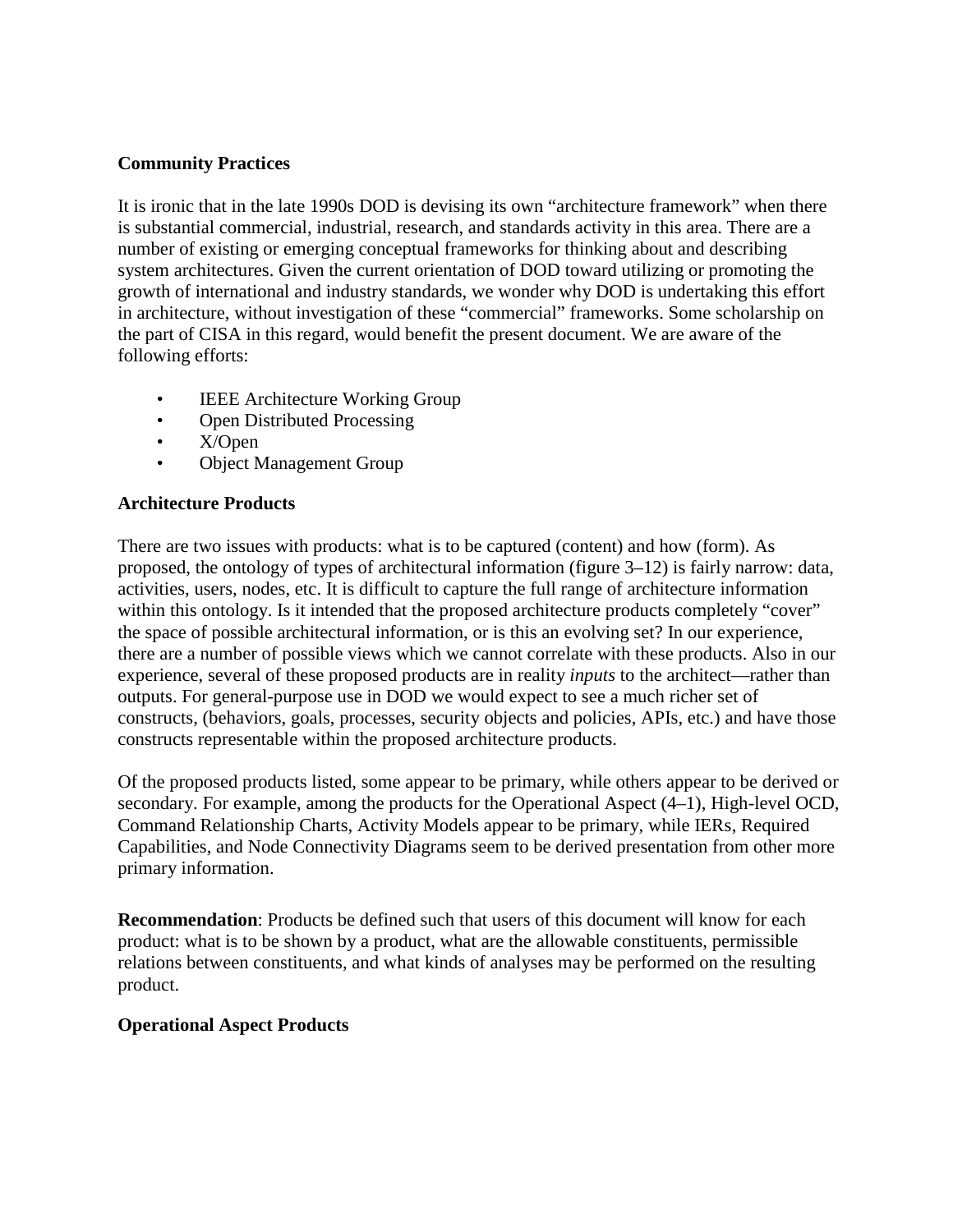The proposed products are insufficient for operational modeling needs. Key aspects of operation are: agents' goals, intentions, plans, actions, etc. These are very hard to model with activity modeling. The template for the Operational Concept Diagram (4–2) is so vague that one wonders why anyone would need to tailor it. However, due to its static nature, the Command Relationships Chart formalism (figure 4–2) as described, is insufficient to describe the dynamics acknowledged within the CISA document itself, "command and control relationships may differ under different circumstances, such as for various phases of warfare; these command structures may mean that activities are performed differently by different units. Different coordination relationships may mean that connectivity requirements are changed." (4–3)

The activity model examples (figures  $4-3$  and  $4-4$ ) are illegal in IDEF<sub>0</sub>—all activity boxes should have at least one control arrow. Example figure 4–3 would be more convincing if real activities were identified.

The CISA document should describe how activities are "keyed" to warfighter activities from the UJTL.

"Activities are assigned to nodes"—how does this relate/overlap with the IDEF mechanism construct? This is how such "assignments" are typically modeled in IDEF.

Rules, such as those implied on (4–4) should be clearly marked; e.g., we detect the following:

Rule 1: "For any given operational [aspect], the activity hierarchy should start using one of the branches of the UJTL as the top of the tree."

Rule 2: "The top-level task should be broken down into lower level tasks until the tasks at the lowest level can be clearly identified with a particular operational element or node responsible for accomplishing the task."

Rule 3: The activity tree should be refined only to the level necessary to meet the needs of the particular operational [aspect] being developed.

An example of the suggested approach using activity model templates should be provided since it is different from the usual practices of multiple models.<sup>4</sup>

We disagree that there is "a logical progression" from IDEF<sub>0</sub> to IDEF<sub>1</sub>—both are principal elements of a model; IDEF<sub>0</sub> is not prior to IDEF<sub>1</sub>. There is some confusion here also about IDEF<sub>1</sub> for designing data. That is not the role of the architect. However, IDEF<sub>1</sub> is quite useful also at the architectural level of discourse, but for a different purpose and scope. (4–5)

<sup>&</sup>lt;u>.</u> 4 See for example, C.A. Irvine and D.L. Morris, Requirements and design models: a case study*. Proceedings of the 4th International Conference on Software Engineering*, 1979.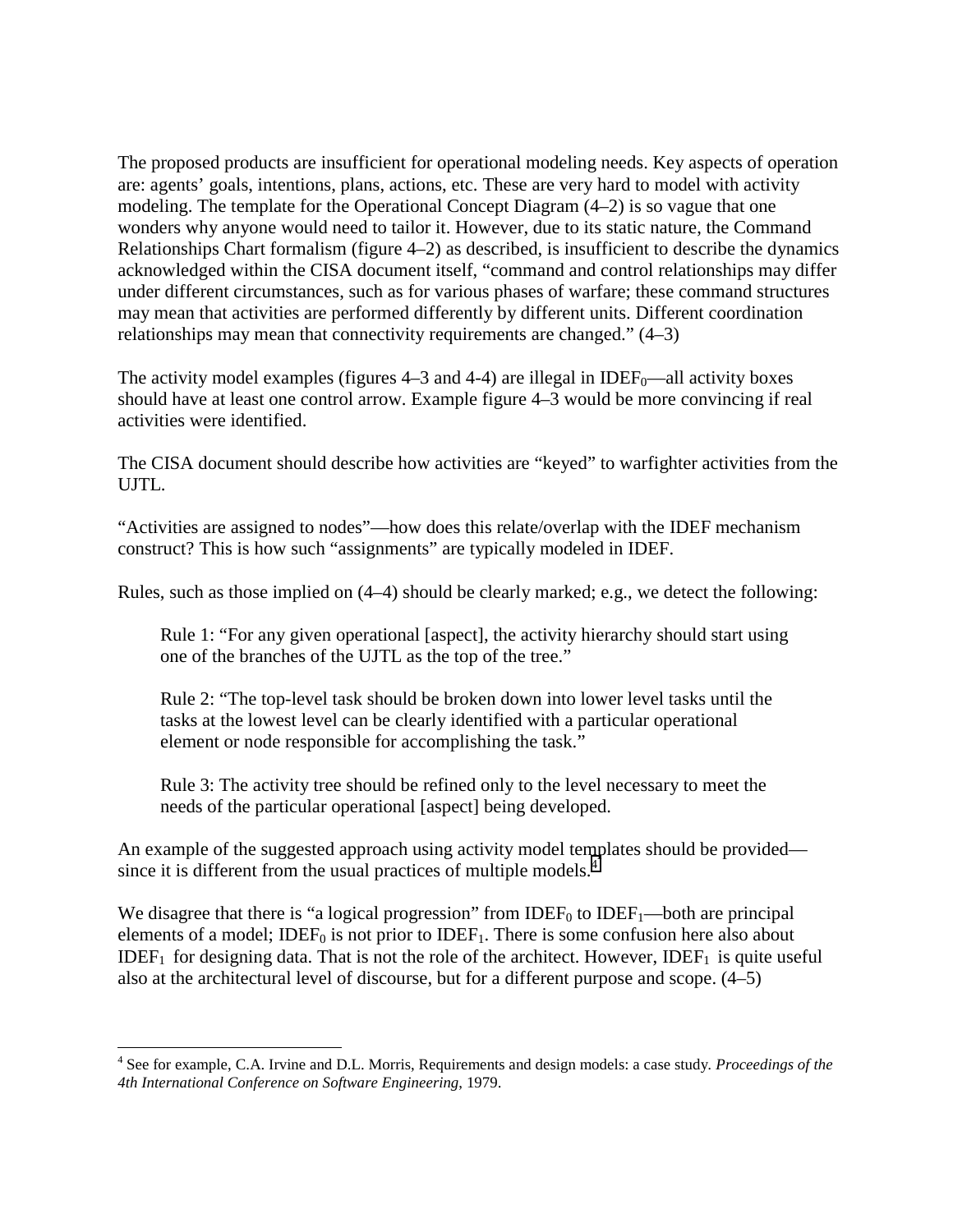Overlays to activity models using "dashed arrows" (figure 4–4) are not needed for the identification of "nodes that perform an activity"—this is already supported within standard IDEF $<sub>0</sub>$  by mechanism arrows.</sub>

The example of costing with IDEF (figure 4–4) is somewhat misleading in its simplicity due to the well-known problem of *quantification* in IDEF. Imagine that the three activities to be costed are: A1, Make Plan; A2, Compare Alternatives; A3, Implement Plan. The "cost" of A1 might be dependent on a number of parameters of its inputs, the approach to carrying out A1, and the complexity of the output (i.e., the resulting plan). The "cost" of A2, too, will vary with the number of alternatives considered—which would not appear anywhere in the activity model—as well as other considerations. Furthermore, for each activity, one needs to know what processing resources (i.e., mechanisms) are available to perform that activity. The point being cost models based on activity models will have to take into consideration: not just factors for each activity box, but information about arrows, quantification laws for each box and arrow, and other information not available within the model itself.

**Recommendation**: The inclusion of a more representative example of costing from an activity model.

It would be useful for users if the entries in the Information Exchange Matrix (figure 4–5) were correlated with IDEF constructs, i.e.,

- Supported Operational Task—Activity
- Information Consuming Node—Mechanism
- Information Producing Node—Mechanism
- Element of Warfighter Information—Data Arrow

Isn't the matrix simply a derivative of the full data dictionary associated with the architecture model? It is pointed out that "any attempt to present the entirety of the required capabilities in Node Connectivity Diagram form will likely detract from its readability and defeat its purpose of facilitating comprehension..." (4–9). Therefore, what guidelines or principles should be used or what constructs should be used instead?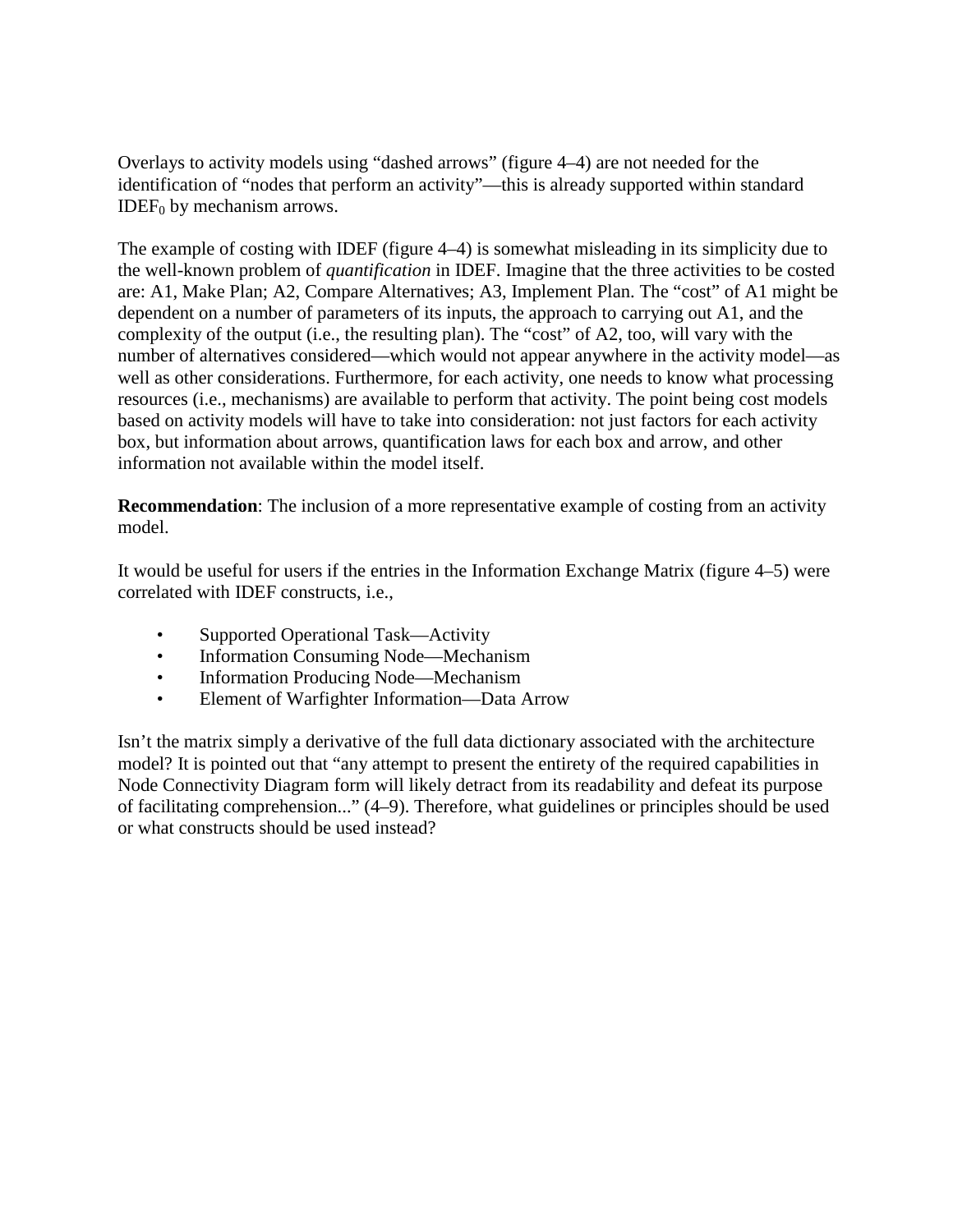#### **Systems Aspect Products**

The claim that "[t]he systems component products are largely derived from the operational component products" (4–10) is indicative of an approach that preserves the top-down approach to systems definition and requirements satisfaction which led to our stove-piped systems predicament. Indeed, this is the whole reason why architecture is a concern: to address systems decisions in a fashion which is not driven by operational (e.g., user) concerns, which yields single function systems.

A problem with overlays, as described, is that they are not particularly analyzable. The community has not found effective ways of analyzing models attributed with other information because such models usually lack the logic of combination. A more tractable approach is to use individual views to separate concerns, and associate with each view type one or more methods of analysis.

It is unclear whether items like System Performance Parameters (Matrix) are "inputs" or "outputs." This is a pervasive problem throughout the framework: for a given piece of information is it an input to the architecture (i.e., a requirement on the system), or an output (i.e., a characteristic of the system resulting from an architectural choice)? These discriminations should be reflected in architectural summary or engineering information.

A truly useful "evolution view" will require a finer level of detail than the proposed System Evolution Diagram (4–13). Evolution has to be managed at the level of individual components, their interfaces, the standards which apply to those interfaces and the underlying technologies. The typical "herringbone" charts are misleading because they imply that there is a convergence at the end into a single steady-state. This has never been true; and it is not likely to be in the future.

### **Technical Aspect Products**

We fail to see how technical architecture products which are intended to provide "technical guidance that governs system implementation and operation" can be separated from the Systems and Operational aspects.

### **Core Information Products**

This section is very confused apparently because (1) there is not a clear distinction made between data models of "architecture information" and "warfighter information"; and (2) the scope of the "core data model" is not defined.

**Recommendation**: Clarify scope of "core information" limiting it to architectural information. "Warfighter information" is totally out of the scope of architecture description; eliminate references to it here, it is only confusing. Develop an information model (IDEF<sub>1X</sub>) of Architecture Information (annex A is a start); with the goal of explaining the information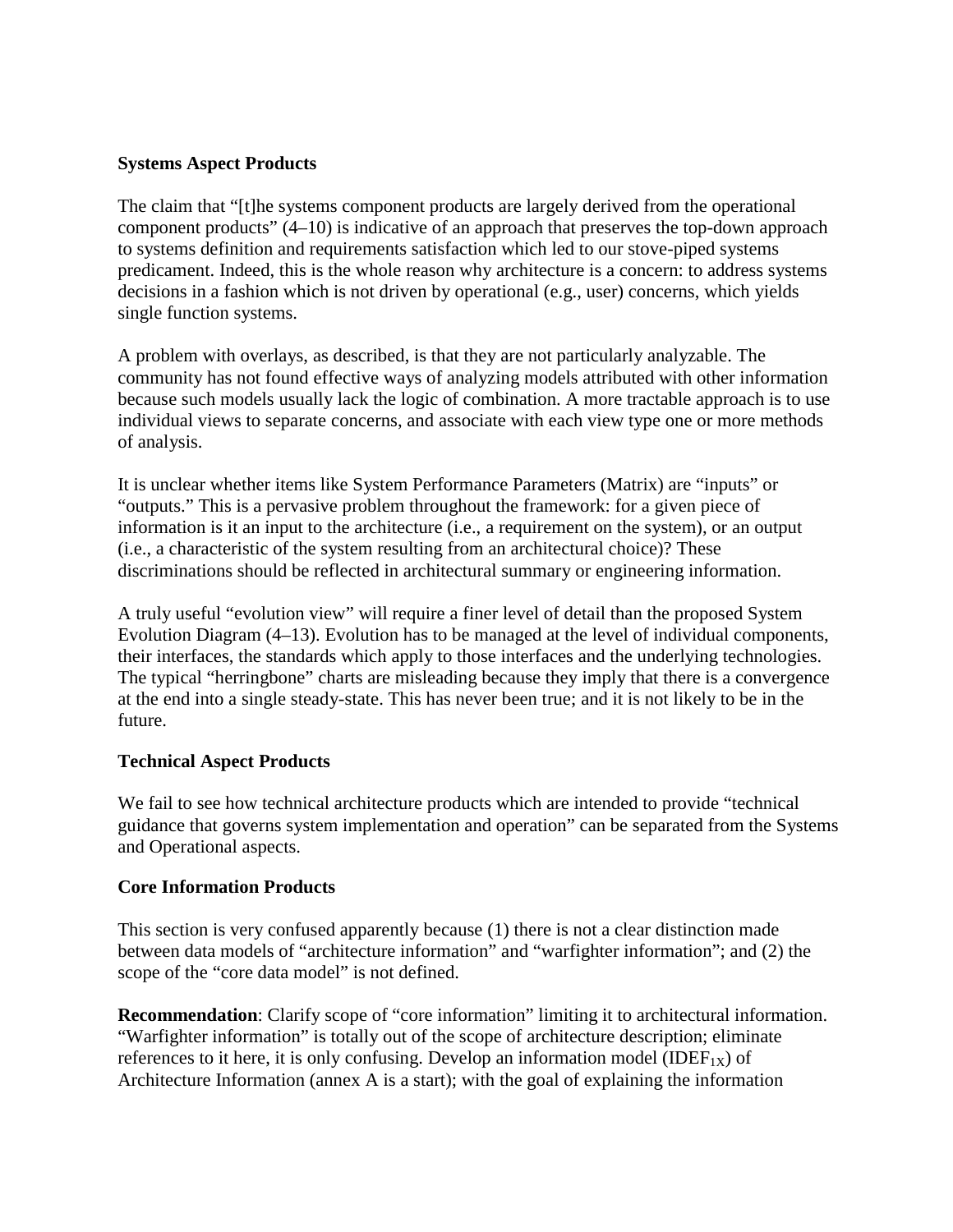content of each architectural product, and use that information model to identify those critical architectural areas which are not covered by the proposed architectural products. Validate this Architecture Information model by looking at other approaches to capturing and modeling architectural information. Other "metamodels" to look at include: IEEE AWG work, ODP, noted above.

The Architecture Information model can then also be used to define the "interrelationships among product types" (B–3) which is a key characteristic of their development and use.

**Recommendation**: Strong form of traceability be used to govern and document those relationships.

Figure 4-14 should use IDEF<sub>1X</sub> instead of old E-R syntax.

The relationship between interoperability and architecture is much more complex than the preliminary discussion in section 4.6. Standard descriptions are probably more misleading than helpful in this regard. How systems are constructed has little to do with interoperability potential—more to the point are whether they share certain protocols with respect to messaging, communication, processing, etc.

## **Guiding Principles**

The principles in annex B confuse architectures with architectural descriptions, again. Insofar as they may be applied to descriptions, i.e., the architecture products, principle 2 seems to weigh against the current proliferation of highly redundant products as noted above. N2 charts, and matrices are neither modular nor reusable (principle 4). Principle 5 is counter to one of the few empirical principles of software engineering, Boehm's Law: it's worth spending effort up front in the development because the sooner you find defects, the cheaper they are to correct!

### **The Role of Products**

This material should be improved and moved earlier in the document, to justify the various architecture products being proposed. As it stands it is not clear what the intended role of architecture products is relative to others. To the extent that this is addressed currently in section B–2, it appears "architecture development" is a side activity to real work rather than integrated into the life cycle.

We take exception to the notion that the architecture "products form a continuum from the Operational Concept Diagram through the various products associated with operational, systems, and technical [aspects]" (B–2).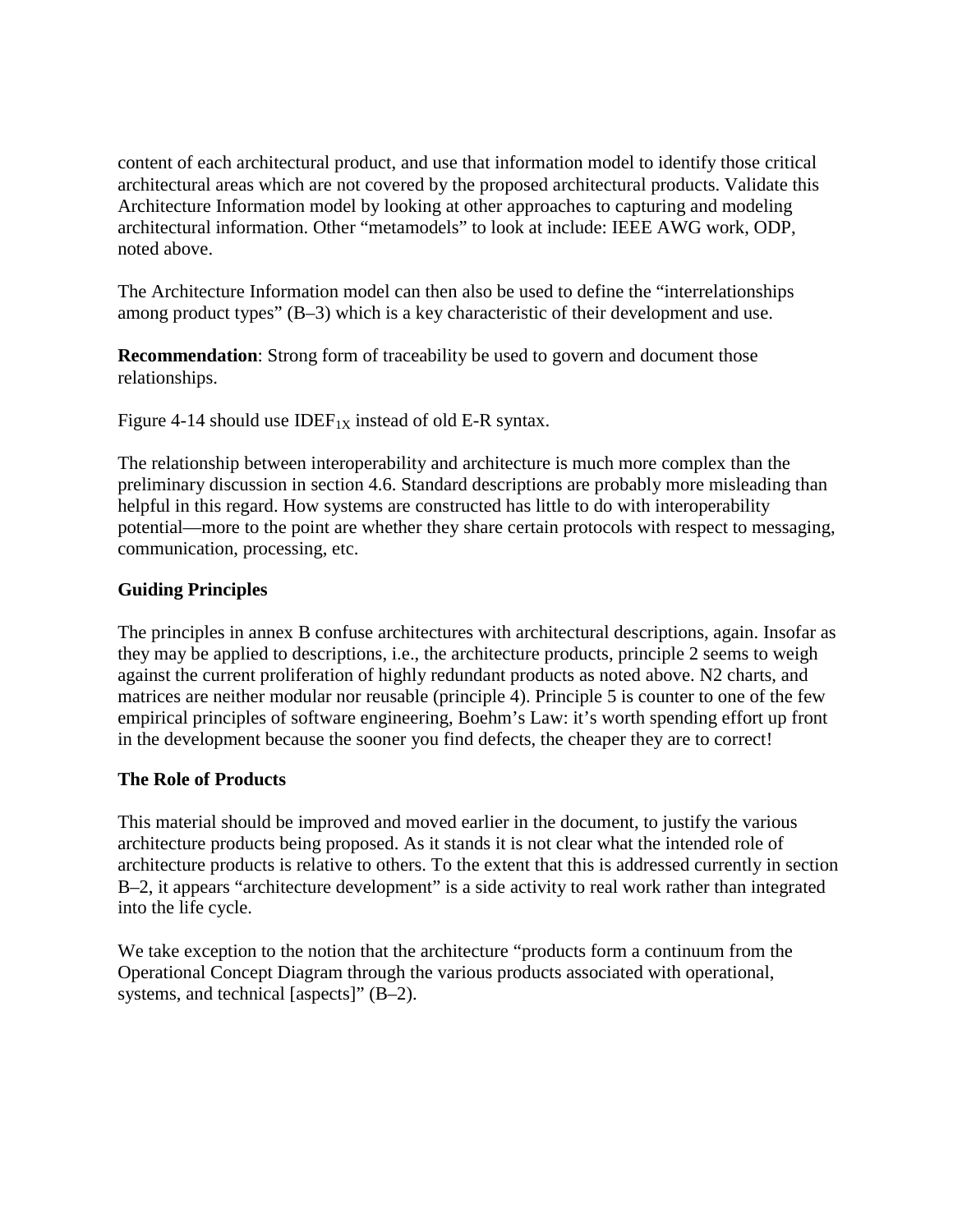#### **Five-Step Procedure**

The proposed "architecture development process" (3–17, B–4.1) is lacking both iterative and verification criteria. Rarely in engineering does one arrive at the complete solution the first time; therefore most modeling processes are iterative: steps are revisited to improve the eventual product. It is also useful to have exit criteria or a verification step to determine whether the product is sufficient to satisfy the initial conditions which led to the modeling activity.

The process is so general one wonders why it needs to consider tailoring at all (B–5).

**Recommendation**: Look at modeling processes with these characteristics to refine the proposed process.<sup>5</sup>

If you have any questions, please contact Rich Hilliard at Bedford extension 2724 or Tim Rice at 617-377-6839.

> R. F. Hilliard Lead Architect Information Systems Architecture and Internet Technology

> T. B. Rice Group Leader Information Systems Architecture and Internet Technology

RFH/TBR:cw

1

 $<sup>5</sup>$  See for example, above references on architecture, initial work on IDEF by Ross. etc.</sup>